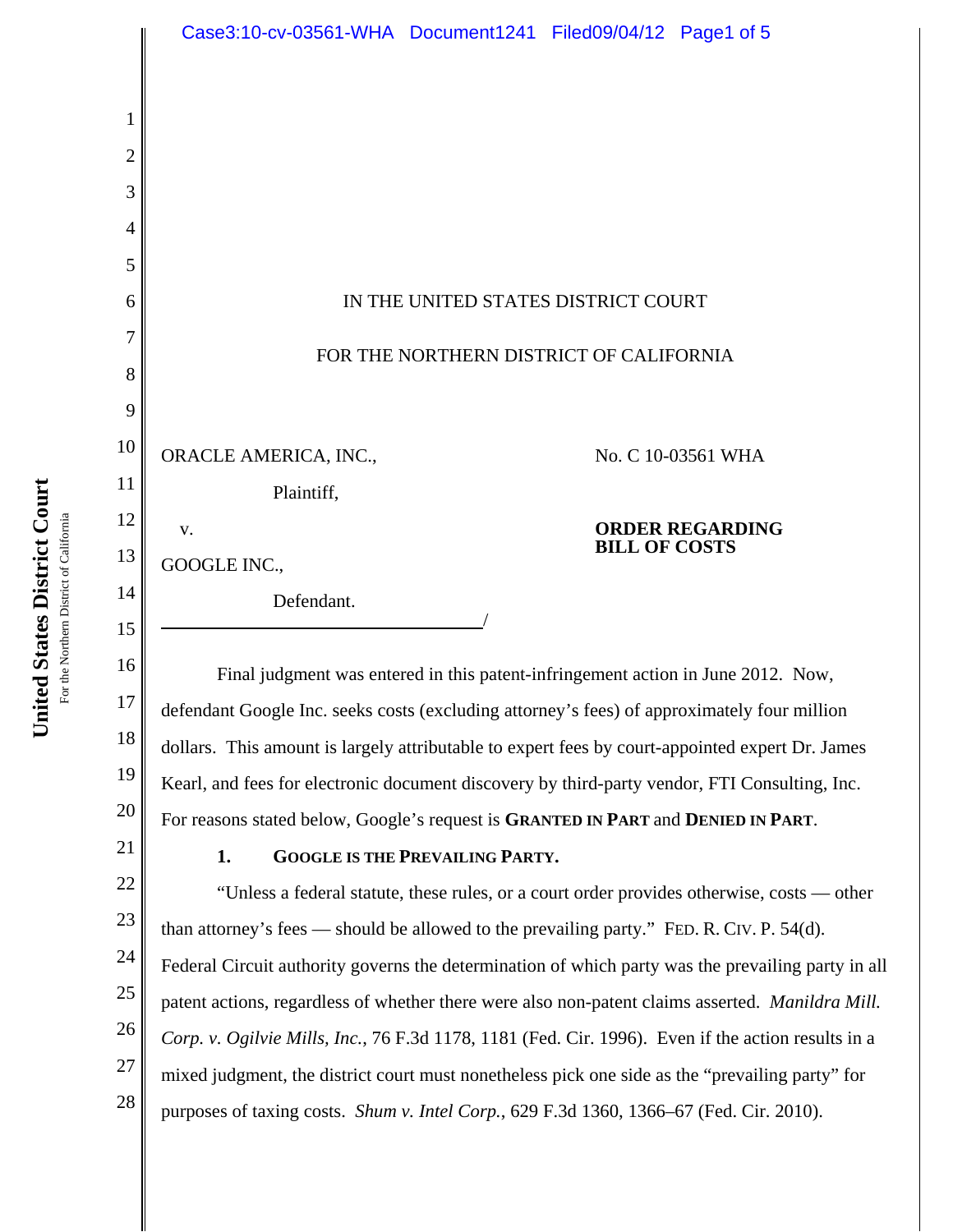## Case3:10-cv-03561-WHA Document1241 Filed09/04/12 Page2 of 5

United States District Court **United States District Court** For the Northern District of California For the Northern District of California

17

18

19

20

21

22

23

24

25

26

27

28

1 2 3 4 5 6 7 In *Shum*, the plaintiff sought (1) correction of inventorship for seven patents originally issued to defendants and (2) \$409 million in damages from state law claims, including breach of contract, unjust enrichment, negligent misrepresentation, and intentional interference with contractual relations. The plaintiff won on his co-inventorship claim for five of the seven patents but lost on all his state claims for damages. Based on this mixed result, the Federal Circuit (in a 2-1 split decision) affirmed the district court's finding that defendants were the prevailing party for purposes of taxing costs. *Id.* at 1363–64.

8 9 10 11 12 13 14 15 16 Google was the prevailing party in this action. Oracle initially sought six billion dollars in damages and injunctive relief but recovered nothing after nearly two years of litigation and six weeks of trial. Oracle initially alleged infringement of seven patents and 132 claims but each claim ultimately was either dismissed with prejudice or found to be non-infringed by the jury. Oracle also lost on its primary copyright claim for Java APIs. While it is true that Oracle prevailed on two minor, peripheral copyright claims, this win has not materially altered the legal relationship among the parties. To sum up, the "action has not materially altered [Google's] behavior in a way that directly benefits [Oracle]." *Id.* at 1364. Therefore, Google is the prevailing party for purposes of taxing costs.

### **2. ORACLE HAS FAILED TO OVERCOME THE PRESUMPTION OF AWARDING COSTS.**

Finding that Google was the prevailing party, however, does not end the inquiry. Regional circuit law guides the district court's discretion to award costs. *Manildra Mill. Corp. v. Ogilvie Mills, Inc.*, 76 F.3d 1178, 1183 (Fed. Cir. 1996). Our court of appeals has held that: Although Rule 54(d)(1) does create a presumption for awarding costs to prevailing parties, it also places on the losing party the burden to show why costs should not be awarded. . . . Proper grounds for denying costs include (1) a losing party's limited financial resources;  $(2)$  misconduct by the prevailing party; and  $(3)$ the chilling effect of imposing high costs on future civil rights litigants, as well as (4) whether the issues in the case were close and difficult; (5) whether the prevailing party's recovery was nominal or partial; (6) whether the losing party litigated in good faith; and  $(7)$  whether the case presented a landmark issue of national importance.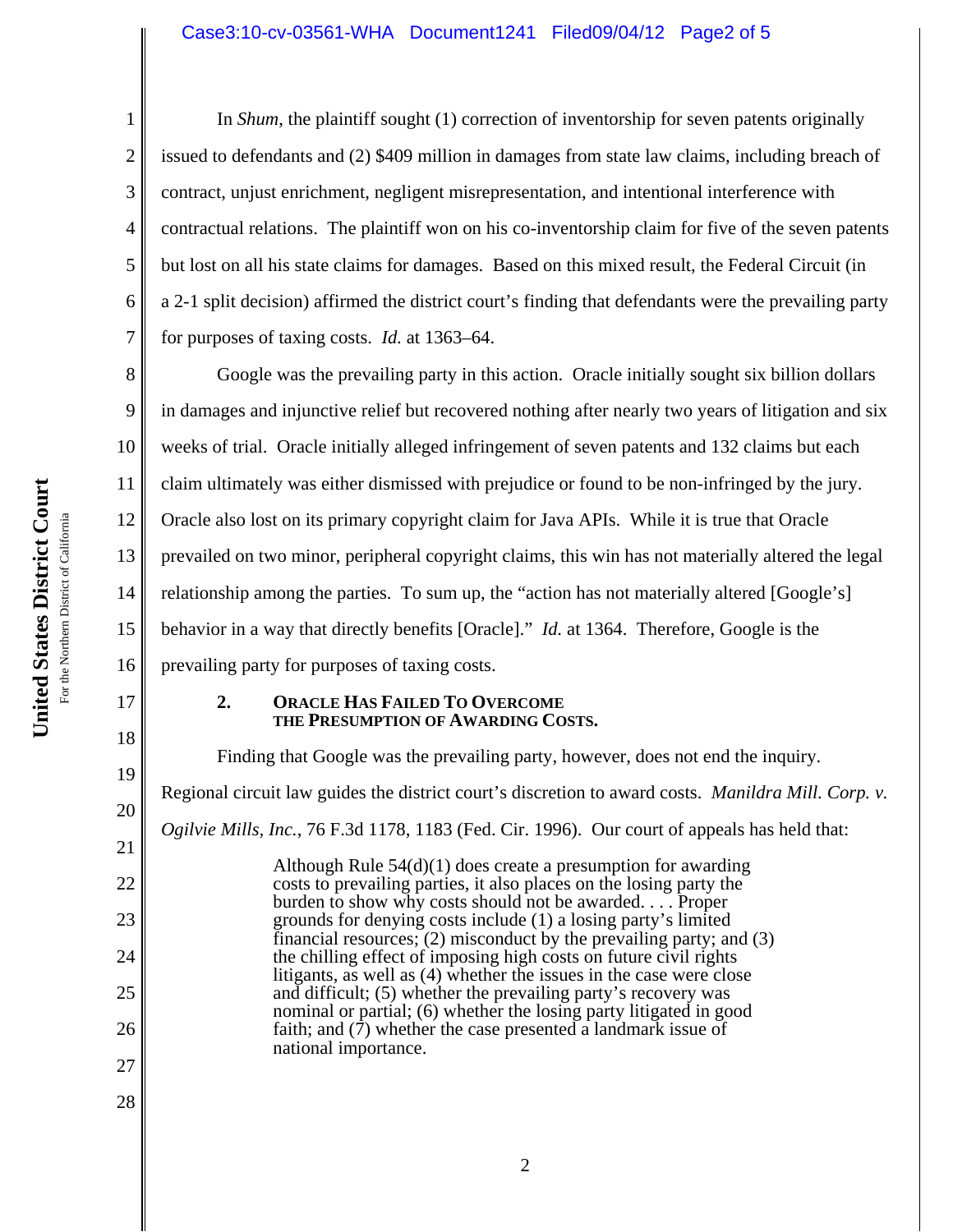### Case3:10-cv-03561-WHA Document1241 Filed09/04/12 Page3 of 5

*Quan v. Computer Sciences Corp.*, 623 F.3d 870, 888–89 (9th Cir. 2010) (citations and

2 3 quotations omitted). The district court has discretion to allocate costs where there was a mixed judgment. *See Amarel v. Connell*, 102 F.3d 1494, 1523–24 (9th Cir. 1996).

Oracle has failed to overcome the presumption of awarding costs to Google. The judgment, although technically mixed, was overwhelmingly in favor of Google. As discussed, Oracle had sought billions of damages and injunctive relief but was awarded nothing. While it is true that a copyright issue presented, copyrightability of APIs, was of great importance to the computer industry, this is not enough to deny costs. The media attention following this case was due in large part because Oracle crafted broad, and ultimately overreaching, claims of copyright infringement. A close follower of this case will know that Oracle did not place great importance on its copyright claims until after its asserted patents started disappearing upon PTO reexamination (indeed, Oracle's first damages report barely mentioned copyright claims). Oracle did not bring its API copyright claim for the benefit of addressing "a landmark issue of national importance," but instead fell back on an overreaching (albeit somewhat novel) theory of copyright infringement for its own financial interests late in litigation. On these facts, Oracle has failed to overcome the presumption of awarding costs to Google.

# 17

1

4

5

6

7

8

9

10

11

12

13

14

15

16

## **3. DR. JAMES KEARL'S FEES.**

18 19 Google's bill of costs seeks nearly one million dollars in fees arising from the work of court-appointed expert Dr. James Kearl. Oracle objects.

20 21 22 23 24 25 26 After appointing Dr. Kearl as a FRE 706 expert, the Court granted the parties' stipulation that Dr. Kearl's professional fees and expenses would be paid "one half by each party within thirty days of receipt of each of his monthly invoices" (Dkt. No. 413 at 4). This fee arrangement was consistent with FRE 706, which provides that the court-appointed expert is to be paid "by the parties in the proportion and at the time that the court directs — and the compensation is then charged like other costs." FED. R. EVID.  $706(c)(2)$ . Pursuant to 28 U.S.C. 1920, the Court may tax "[c]ompensation of court appointed experts." Thus, Dr. Kearl's fees are taxable costs.

27 28 Oracle argues that because the parties' stipulation and the order thereon were silent on post-judgment taxing of Dr. Kearl's fees, that meant that Dr. Kearl's fees could not be taxed.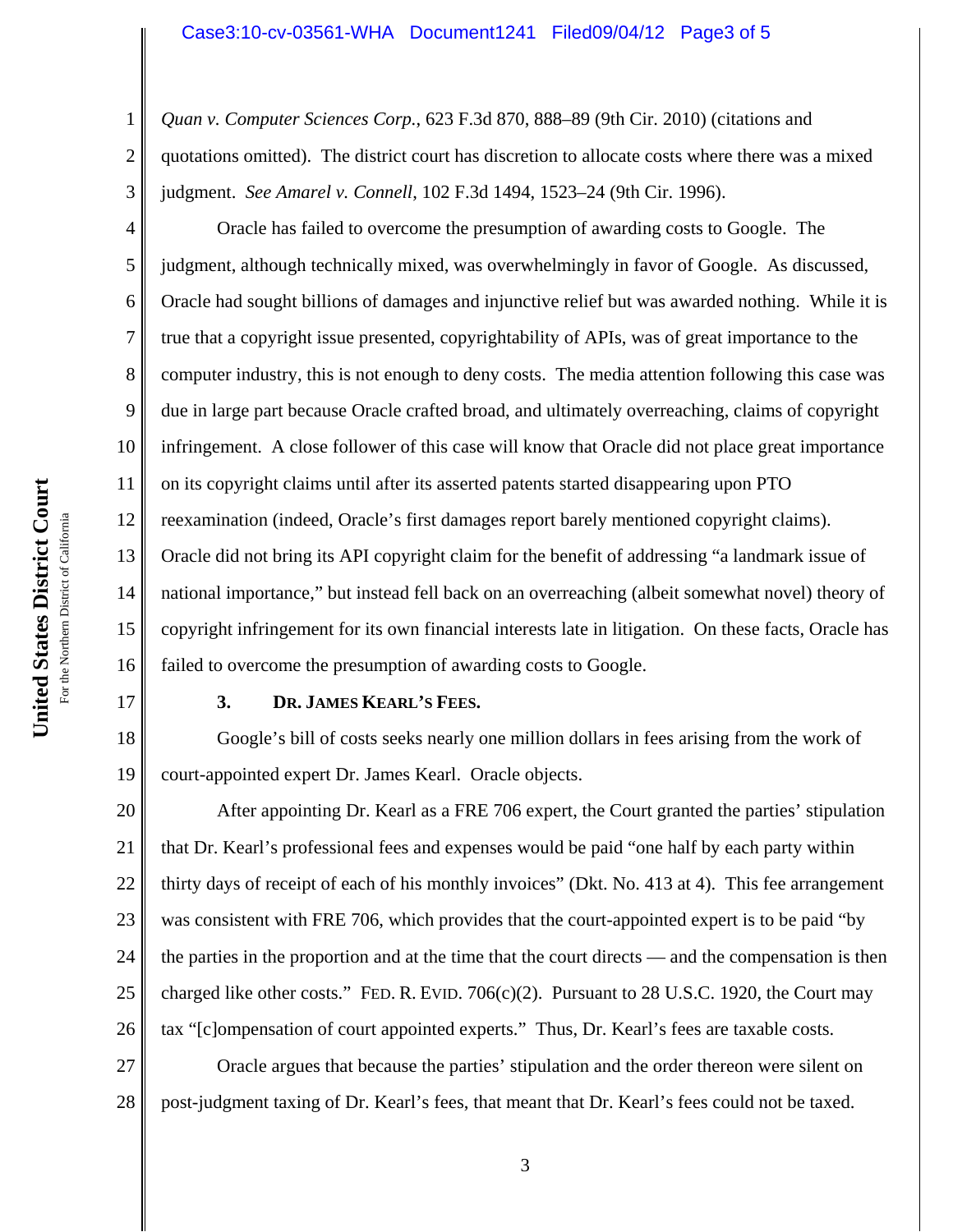#### Case3:10-cv-03561-WHA Document1241 Filed09/04/12 Page4 of 5

10 12 Oracle's argument is unpersuasive. The parties stipulated to make ongoing payments for one half of Dr. Kearl's fees "within thirty days of receipt of each of his monthly invoices." This language of *ongoing* payments during trial suggests that the parties' fee arrangement was not meant to control allocation of costs post-judgment. The presumption of FRE  $706(c)(2)$  is that split fees paid during trial are charged like other taxable costs *after* judgment. That presumption was not rebutted by the language in the parties' stipulation. Moreover, any confusion on this point was clarified when the Court stated, in another order, that "Google may demand and recover prompt reimbursement from Oracle for the portion identified by Dr. Kearl as attributable to Dr. Cockburn's third report. . . . These reimbursement amounts *shall not be recoverable costs* that Oracle may recover back in the event it prevails in this action" (Dkt. No. 702) (emphasis added). The clear implication of this was that Dr. Kearl's fees were otherwise recoverable to the prevailing party as taxable costs pursuant to the FRE  $706(c)(2)$ .

13

14

15

1

2

3

4

5

6

7

8

9

11

### **4. E-DISCOVERY COSTS.**

Google's bill of costs seeks nearly three million dollars in fees incurred by e-discovery vendor, FTI Consulting, Inc. Oracle objects.

16 17 18 19 20 21 22 23 24 25 Pursuant to Section 1920, the Court may tax "fees for exemplification and the costs of making copies of any materials where the copies are necessarily obtained for use in the case." Our local rule has interpreted the statute to provide for "[t]he cost of reproducing disclosure or formal discovery documents when used for any purpose in the case." CIVIL L.R. 54-3(d)(2). However, "fees for exemplification and copying are permitted only for the physical preparation and duplication of documents, not the intellectual effort involved in their production." *Zuill v. Shanahan*, 80 F.3d 1366, 1371 (9th Cir. 1996) (quotations omitted). In *Romero*, our court of appeals held that the research, analysis, and distillation of data incurred in the preparation of documents (as oppose to the costs of physically preparing the documents) were not taxable costs. *Romero v. City of Pomona*, 883 F.2d 1418, 1427 (9th Cir. 1989).

26 27 28 The problem with Google's e-discovery bill of costs is that many of item-line descriptions seemingly bill for "intellectual effort" such as organizing, searching, and analyzing the discovery documents (*see, e.g.,* Dkt. No. 1220, Exh. B at 1, 2–4, 8–10). Most egregious are